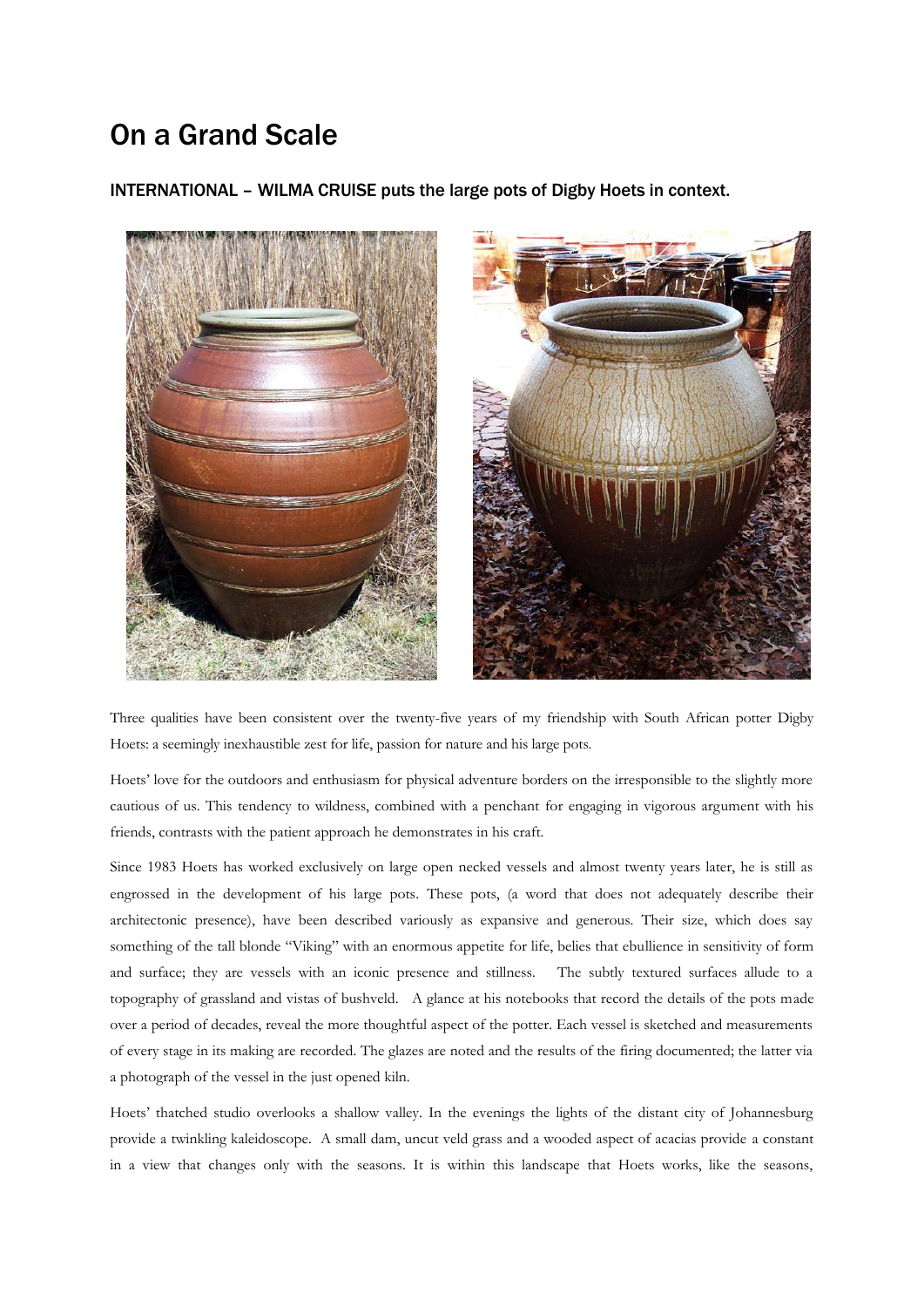rhythmically, patiently and according a larger scheme. The work schedule is planned in three to four week cycles, which culminate in the firing of the 120 cu. ft. oil kiln. His working cycle has to fit in with the demands of the pottery school that Hoets has run from his studio since 1973. He currently has around seventy students who attend one of the five weekly pottery classes. On a practical and emotional level Hoets' life is anchored around his wife Penny, a marketing research consultant. She keeps the books for the pottery, invoices the clients, manages the commissions, records the destination of each pot and provides feedback as he works*.*

The sensitivity revealed by the forms and surfaces of Digby's vessels defy easy description. The separation of the elements of form, colour and texture is only made through descriptive necessity. Even then words seem poor coinage for sensations that are essentially tactile. "Decoration" is all but absent were it not for the understated details of combing and roping on rims and lugs. Glazes vary from the deep glossy depths of classical tenmoku to the driest of ash glazes that reflect the highveld landscape in winter. There is a familial similarity in all the Hoets pots. Yet there is a "gentle evolution", in their development, which is only apparent when monitored over time. Every now and again one pot stands out from the rest. This does not occur with every firing, or necessarily that often. But Hoets is alert to these occurrences and is quick to pounce on that vessel. It is this search for the ultimate harmony of form and surface that keeps him on his quest. It is like the hunt for the Holy Grail; a search for an ideal that is always just out reach.

The attainment of excellence within repetition has its antecedents in the Anglo-Oriental tradition typified by Leach and his followers. Nevertheless I would be loathe to place Hoets within that genre although he does owe something to its influence, particularly via the South African exponents of that school, Esias Bosch, Hym Rabinowitz, Andrew Walford and Tim Morris. Other admired potters include Svend Bayers, Walter Keeler, Ray Finch and Michael Casson. But it is Toff Milway and Bill van Gilder, both products of Harrow School of Art, who have had the most definitive influence. Hoets met Toff and Bill when the two of them managed Kolonyama Pottery in Lesotho during the seventies. (Kolonyama was started by Ray Finch of Winchcombe Pottery and continued to be monitored from a distance by Ray and later Joe Finch.) After Toff left Kolonyama in 1977 he lived with the Hoets' at which time he helped Hoets to build his first trolley-kiln. Most importantly he instilled in Hoets a passion for the craft tradition. Hoets believes that it was Toff who made him realise that it is only by making the same object over and over again that the potter is able to develop his skills and sensitivity.

While Hoets' pots are not distinctly "Anglo", neither are they particularly "Eastern". Despite his admiration of Eastern ceramics, I would be inclined to describe the Hoets pots as "African" were it not for the fact that this term is usually confused with an essentialist notion of Africa that is circumscribed by expectations of ethnicity, pattern and bright colour. Yet, his pots are "African" in a quite literal sense. They are made from African clays and glazed with the ash from indigenous hardwood trees. They take on the colours of the veld; the grey-greens of the hardwood trees, the ochres, browns and washed out textures of a winter on the highveld. They express a love for the landscape that seamlessly and inchoately melds from the vision of the craftsman to a physical manifestation in the forms of the pots.

Although Hoets is of Dutch and English descent (he is a seventh generation South African), he is, in what might be regarded as an anomaly in European eyes, a white African. But in terms of his 'rootedness' to the land on the southern tip of the African continent, the appellation has a certain logic. It is not too fanciful to say that his work is evocative of the expansive landscape of southern Africa. The vessels are suited to larger spaces, both indoor and outdoor. They make an essential link between interior and exterior environments by providing a humanising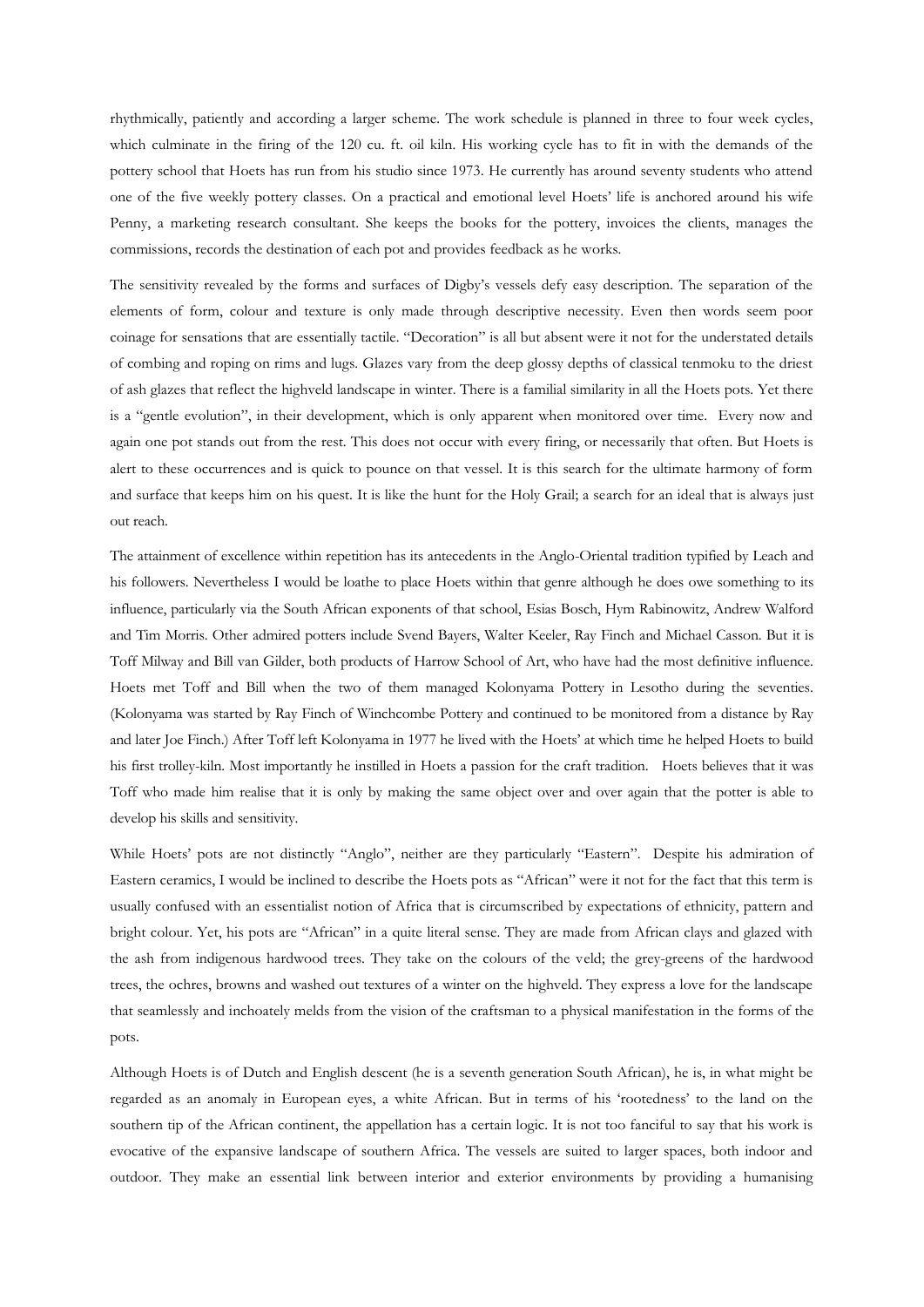presence in the often-cool abstraction of corporate architecture. But Hoets' vessels are also found in domestic homes and gardens, environments, which vary from the rusticity of my own thatched house, to the city environment of the Johannesburg Art Gallery and the gardens of Highgrove in England.

\*Kerr, G. 1987. Larger than life: Digby Hoets. *National Ceramics Quarterly*, Spring: 25 – 27.

*Photographs by Digby and Penny Hoets.*

From: Ceramic Review, issue number 194 March/April 2002

www.ceramicreview.com